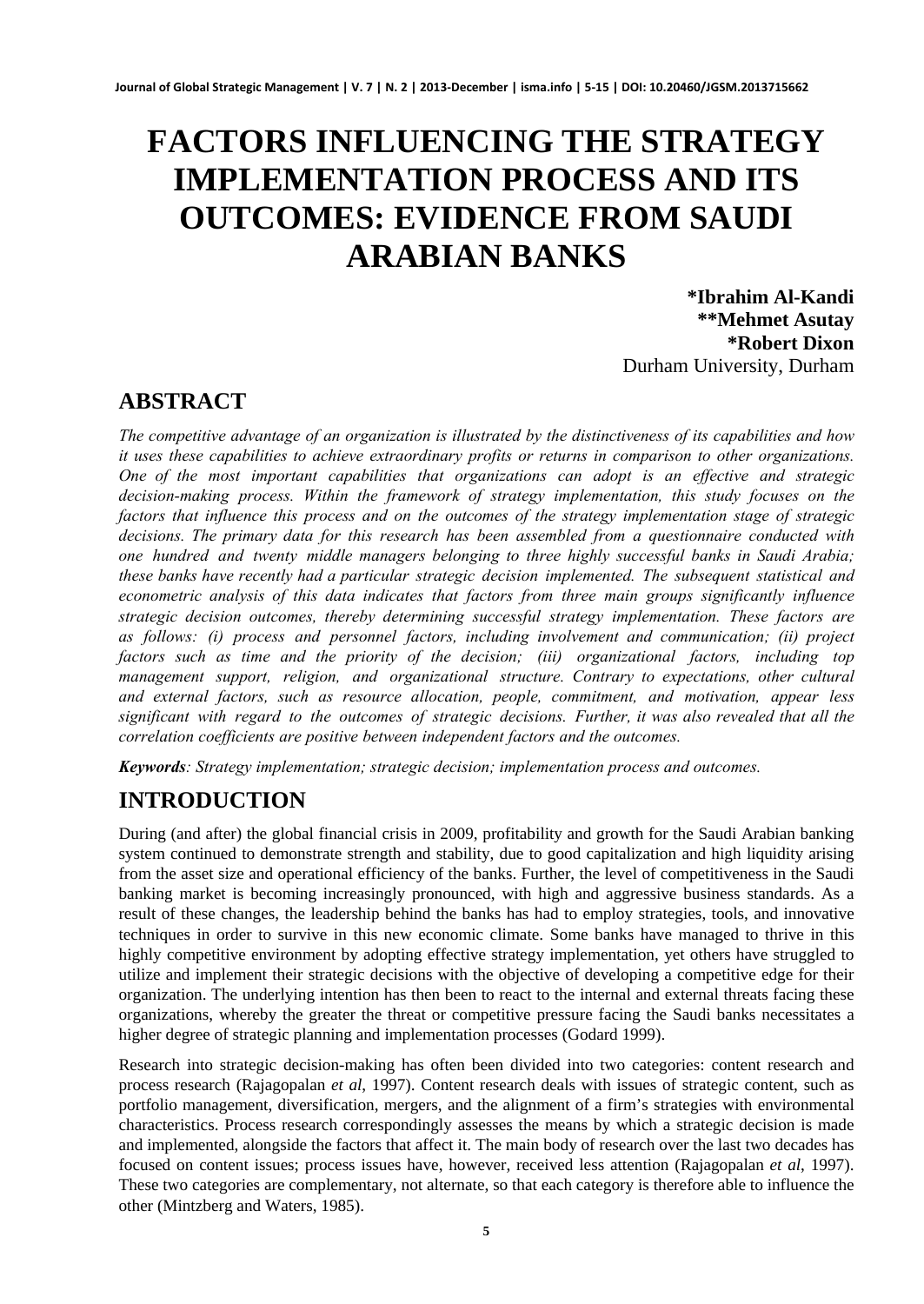Although strategic planning is of paramount importance for both its practitioners and academics, it has received little critical attention in strategy management literature; this study thus aims to contribute to management knowledge by identifying the factors that influence the strategic decision outcomes of strategy implementation within the banking industry in Saudi Arabia.

# **LITERATURE REVIEW**

It is evident that firms which implement strategic planning achieve better performances than those without such planning, but these strategies often fail due to problems encountered at the implementation stage (O'Regan & Ghobadian, 2002). Strategic decisions should, however, be implemented with an awareness that their success is vital for the organization in question. By identifying the factors that influence the process and outcomes of the strategy implementation stage, an organization will be better prepared for its future performance, which will ultimately contribute to its bottom line.

If a strategy fails because of unsuitable or poor implementation, then the effort invested during the formulation phases becomes worthless. Strategic thinking has no effect on a firm's performance, unless all the elements or factors of the strategy fit together using the appropriate capabilities, system, and structure (Okums, 2001, 2003). Since the implementation of strategies is often accompanied by changes in the process, system, and even structure of an organization (Hrebiniak & Joyce, 1984; Stonich, 1982), executives must make wise decisions when approaching certain strategies that could affect people and their overall implementation. Charan and Colvin (1999) found that 70% of strategies fail due to poor implementation, whereby managers were indecisive and lacked commitment, and not as a result of the strategic content or decision itself; other researchers estimate the rate of failure to be between 50% and 90% (*see:* Kiechel, 1982, 1984; Gray, 1986; Nutt, 1999; Kaplan & Norton, 2001; Sirkin *et al*, 2005).

Top management teams have discovered that formulating a strategic decision is a hard task; the execution or implementation of this strategy proves to be even harder (Hrebiniak, 2006). As Schaap (2006) states, the strategy-implementing or strategy-executing task is easily the most complicated and time-consuming part of strategic planning, frequently requiring a focus on creating strategic change.

For managers, challenges continually arise from different positions surrounding the process. Indeed, there is no definitive method for achieving successful implementation, it is instead a continuous challenge that requires a collective approach from managers and low-level staff.

Implementation (as a concept) is not clearly defined in the relevant literature, despite the presence of interpretations by Noble (1999), Schaap (2006), Singh (1998), Yang Li *et al* (2008), and Harrington (2006). Most studies have discussed it in a general way, encompassing economic, social, psychological, and strategic management (Miller, 1990). Although many authors offer a conceptual description of strategy implementation, it therefore lacks a universal definition. Miller, moreover, points out that 'the concept of implementation is not always clearly defined in the literature. Many studies discuss it in a general way. Implementation is thus often understood to mean "putting something into effect", "enacting" or "realising" something' (Miller, 1999 p. 47).

The most comprehensive definition of strategy implementation, which evaluates both the entire process and the stakeholders, is, perhaps, that of Yang Li *et al* (2008 p. 6), as 'a dynamic, iterative, and complex process [...] comprised of a series of decisions and activities by managers and employees – affected by a number of interrelated internal and external factors – to turn strategic plans into reality in order to achieve strategic objectives'.

Despite these different interpretations within the implementation process, all the sources stress the importance of interaction between factors, process, and the desired outcomes. Most researchers emphasize the 'must fit' between variables, control, and time management in order to make the strategy work (Okumus, 2001, 2003; Hrebiniak & Joyce, 1984; Stonich, 1982; Miller, 1990). The key area for the discussion of strategy implementation is, however, that of the factors influencing the process and, by extension, the outcomes.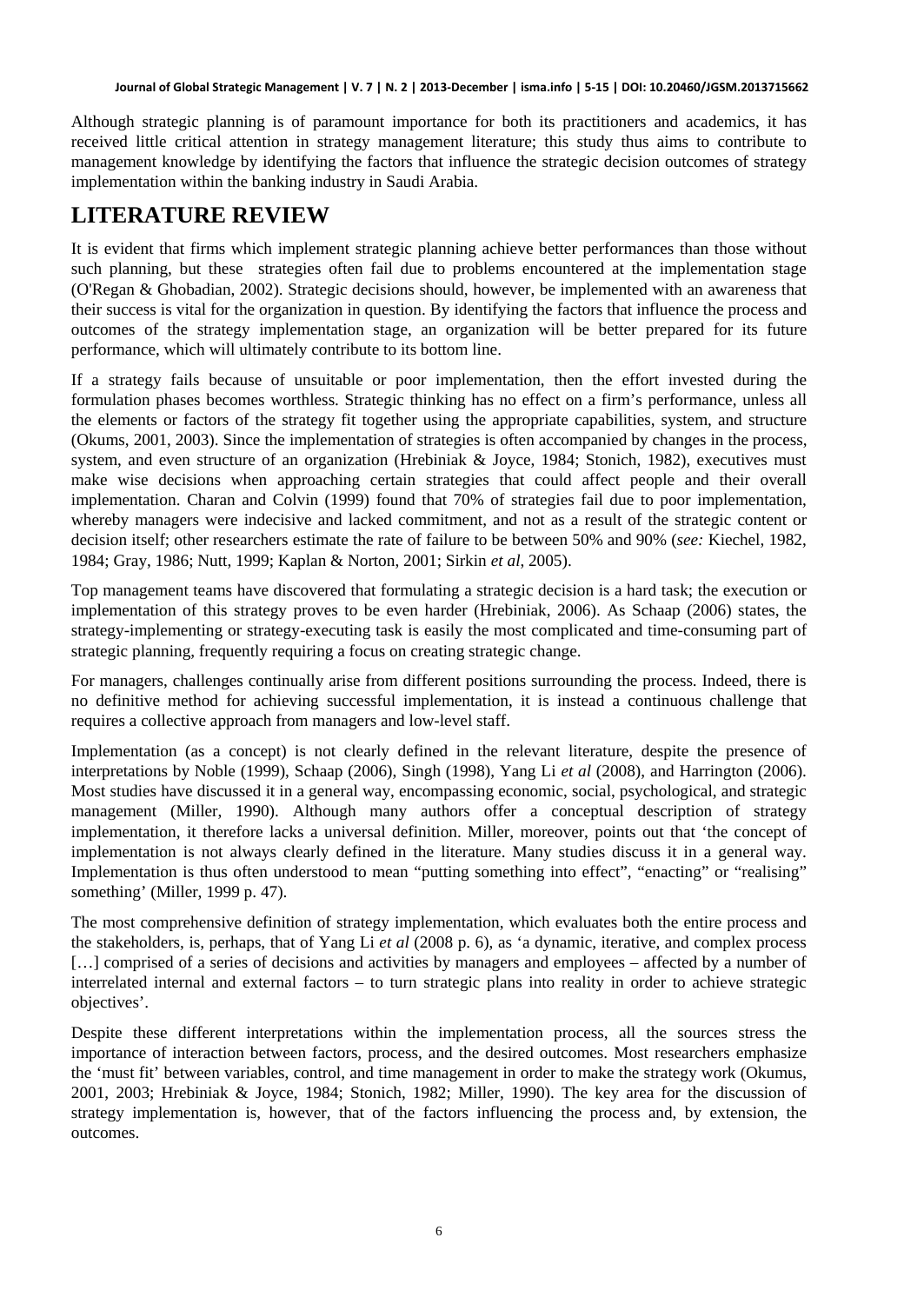With regard to the empirical findings from previous investigations on this subject, a number of strategy implementation studies and frameworks have been developed since the 1980s, some of which are conceptual frameworks, whereas others are empirically tested or developed, such as that created by Okumus (2003).

A review of the relevant literature indicates that most of the previous frameworks categorize essential variables into the following groups:

- Context, process, and outcomes (Bryson & Bromiley, 1993);
- Planning and design (Hrebiniak & Joyce, 1984);
- Realizers and enablers (Miller, 1990, 1997);
- Content, context, process (Pettigrew & Whipp, 1991);
- Framework and process components (Skivington & Daft, 1991);
- Context and process (Schmelzer & Olsen, 1994);
- Context, system and action levers (Miller, 1997);
- Content, context, process, outcomes (Okumus, 2001, 2003);
- Formulation, process, outcomes (Stonich, 1982).

#### **Table 1-1. The key implementation variables from previous studies**

| Author(s)                    | Variables                                                                                                                                   |
|------------------------------|---------------------------------------------------------------------------------------------------------------------------------------------|
| Stonich (1982)               | Formulation, structure, cultural, planning, resource allocation, people, outcomes.                                                          |
| Hrebiniak & Joyce (1984)     | Formulation, structure, people, control and feedback.                                                                                       |
| Galbraith & Kazanjian (1986) | Structure, people, planning, communication, outcomes.                                                                                       |
| Hamhavek & Cannella (1989)   | Structure, people, rewards, resource allocation, internal and external communication.                                                       |
| Thomson & Strickland (1995)  | Formulation, structure, cultural, planning, resource allocation, people,<br>communication.                                                  |
| Waterman et al (1980)        | Formulation, structure, cultural, resource allocation, people, communication.                                                               |
| Pettigrew and Whipp (1991)   | Structure, cultural, resource allocation, people, environment, leadership.                                                                  |
| Skivington and Daft (1991)   | Formulation, structure, resource allocation, people, communication.                                                                         |
| Schmelzer (1992)             | Context variables (environment, formulation, structure, cultural) process variables<br>(operational planning, people, resource allocation). |
| Bryson & Bromiley (1993)     | Environment, cultural, resource allocation, people, communication, outcomes.                                                                |
| Kargar & Blumenthal (1994)   | Formulation, structure, cultural, planning, resource allocation, people,<br>communication.                                                  |
| Miller (1997)                | Environment, formulation, structure, cultural, operational planning, resource<br>allocation, outcomes.                                      |
| Ghamdi (1998)                | Environment, resource allocation, communication, leadership, people.                                                                        |
| Okumus (2001, 2003)          | Content, context, process, outcomes.                                                                                                        |
| Ali & Hadi (2012)            | Personnel, planning, management, organization, external factors.                                                                            |

As is illustrated by Table 1.1, the literature also indicates that a number of significant conceptual implementation frameworks have been developed, which discuss key implementation factors or variables that might affect the process (Stonich, 1982; Hrebiniak & Joyce, 1984; Galbraith & Kazanjian, 1986; Hambrick & Cannella, 1989; Alexander, 1985, 1986; Aker, 1995; Thomson & Strickland, 1995). These were the first implementation frameworks in the management field; none of these frameworks were empirically tested, but they showed that a number of variables play a major role in the implementation process, including formulation, organizational structure, communication, and outcomes. They also stress that there must be a fit between these variables in order for the strategy to be effective (Okumus, 2001, 2003). Other studies have also developed and tested frameworks, such as those by Waterman *et al* (1980); Skivington & Daft (1991);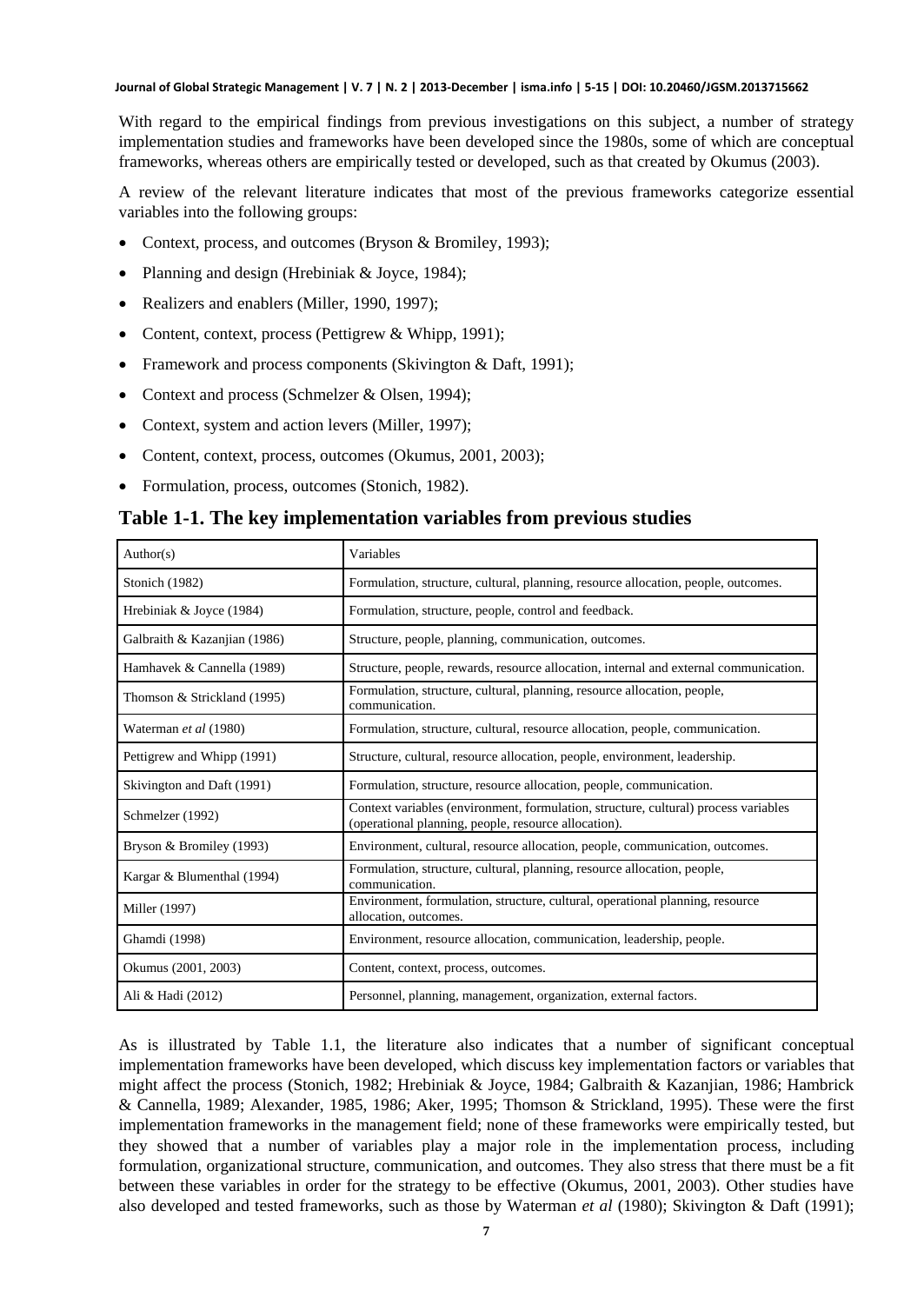Schmelzer (1992); Bryson & Bromiley (1993); Miller (1990, 1997); Ghamdi (1998); Okumus (2001, 2003); Obidat (2008); and, Ali & Hadi (2012).

A number of other available studies are, however, not mentioned in this investigation, since they do not necessarily contribute to the development of the literature or because they were not systematized adequately through an integrated understanding.

It should be noted that the aforementioned variables should not be limited when implementing strategy, but that they are found to be significant in various studies for particular cases. Given the large number of variable sets, their classification into five main groups can be perceived as an efficient strategy, especially in terms of preventing duplication. These groups are as follows: organizational factors; process and personnel factors; project factors; external factors; and, outcomes.

# **RESEARCH METHODOLOGY**

A quantitative research design, which involves analyzing the primary data collected through the specified questionnaire, has been employed in this study.

# *Research goal*

This paper aims to identify the determining factors that influence the implementation of the strategic decision process and its outcomes for the case of Saudi Arabian banks. The paper thus explores the relationships between the factors themselves and between the factors and outcomes as dependent variables.

### *Sample and data collection*

To achieve this aim, data was collected via a questionnaire survey directed at the middle management of three Saudi banks between July and September of 2011. When approaching the banks for this study, the main factor behind their selection was that each bank should have a recent case study related to the implementation of strategic decision (see Appendix A). The strategic decisions considered were expected to fulfil the following criteria: (i) that they are strategic in nature; (ii) that they have shaped the future of the bank; (iii) that they have contributed to the performance of the bank.

Thus, two hundred and sixty questionnaires were distributed among the three banks; one hundred and twenty were completed and returned. Data obtained from these questionnaires was analyzed using the SPSS statistical package programme. The identified relationships between variables and outcomes were tested using correlation and regression techniques to analyze the main dimensions of the process and their association with the main outcomes. This action is expected to prove the effectiveness of the process pursued by the banks in question within the formulated theoretical model for this study.

# Analysis and results

# *Reliability test*

Before commencing the statistical analysis, a reliability test was performed for the whole sample; the results show a satisfactory level of reliability, with Cronbach's Alpha being at 0.737.

# *Correlation matrix*

The correlation matrix for the whole sample is displayed in Table USQ2a. All the correlation coefficients are positive, with a maximum value of 0.58 and a minimum value of 0.27. Furthermore, they are all significant at the 0.01 level, thereby implying that the coefficients are significantly different from zero. It should, however, be noted that this is not a cause-and-effect relationship.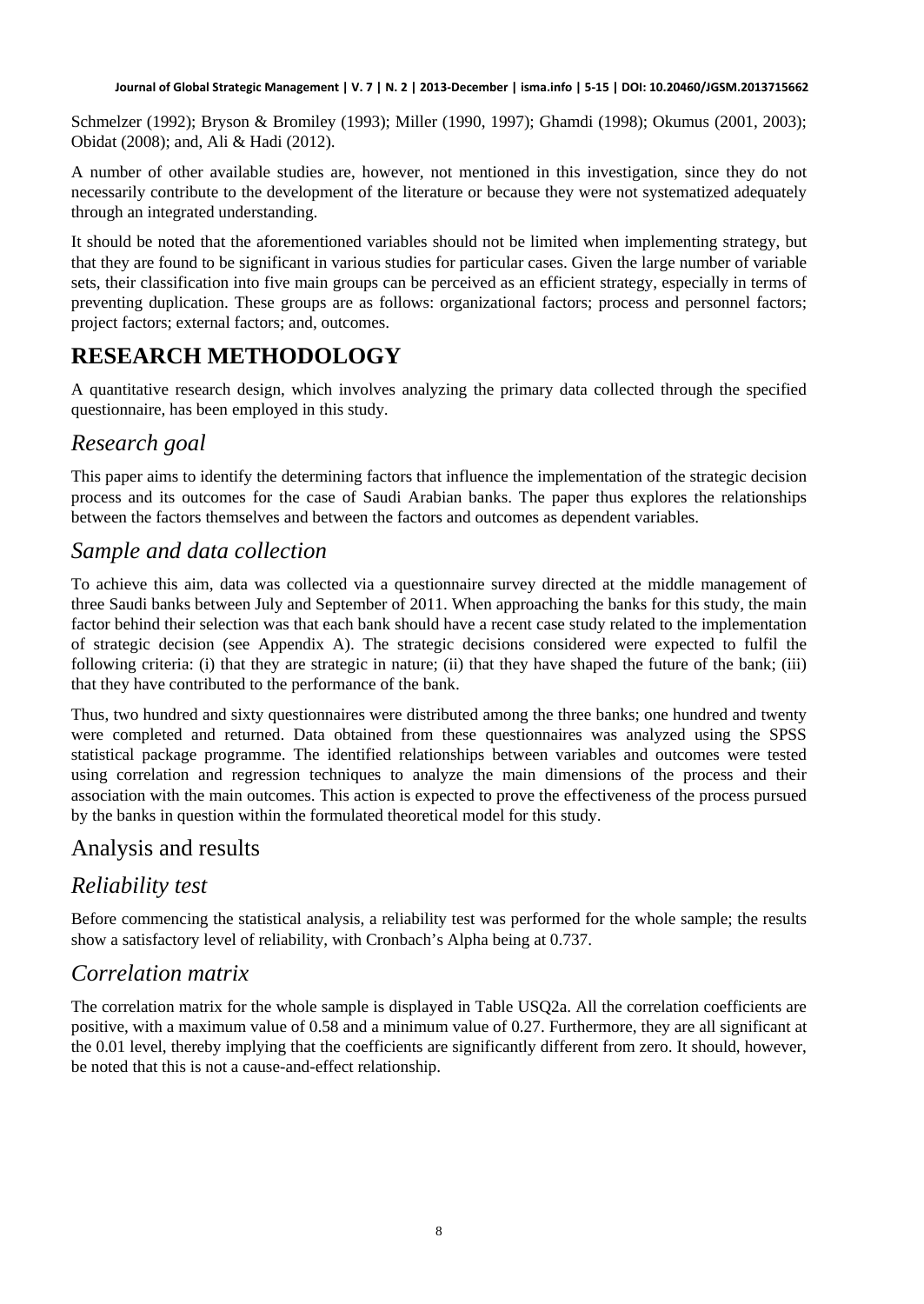|                               | Process and Personnel<br>Factors | Organisational<br>Factors | External<br>Factors | Project<br>Factors | Outcome<br>Factors |
|-------------------------------|----------------------------------|---------------------------|---------------------|--------------------|--------------------|
| Process and Personnel         |                                  |                           |                     |                    |                    |
| Factors                       | 1.00                             |                           |                     |                    |                    |
| <b>Organisational Factors</b> | $0.58***$                        | 1.00                      |                     |                    |                    |
| <b>External Factors</b>       | $0.31***$                        | $0.27***$                 | 1.00                |                    |                    |
| <b>Project Factors</b>        | $0.58***$                        | $0.33***$                 | $0.27***$           | 1.00               |                    |
| <b>Outcome Factors</b>        | $0.55***$                        | $0.39***$                 | $0.24***$           | $0.52$ **          | 1.00               |

| Table USQ2a. Correlation matrix for the whole sample |  |  |  |  |  |
|------------------------------------------------------|--|--|--|--|--|
|------------------------------------------------------|--|--|--|--|--|

*Note: (*\*\*) *Correlation is significant at the 0.01 level (2-tailed).*

Factor analysis has been performed for the whole sample in order to confirm underlying scales in a questionnaire. The Kaiser-Meyer-Olkin (KMO) measure of sampling adequacy was found to be 0.57 and Bartlett's test of sphericity was significant ( $p=0.001 < 0.05$ ). These results indicate that a satisfactory factor analysis can proceed. There were fifty questions on the five-point scale, which were used for the factor analysis. After varimax rotation, eighteen components were extracted.

### *Linear regression analysis of sub-factors for the whole sample*

After the correlation analysis, the impact of individual factors on the outcome was tested with a regression model in the form of:

#### outcomes factors =  $b_0 + b_1 * x_1 + b_2 * x_2 + b_3 * x_3 + \cdots + b_n * x_n + \varepsilon$

Where *x* are the sub-factors;  $\mathbf{b}_0$  is the intercept of the line of best fit; *b* represents the coefficients of the subfactors; *n* is the number of sub-factors; and where  $\epsilon$  is the error term.

The output from the regression analysis for the whole sample is illustrated in Tables R1, R2, and R3. From Table R1, the ANOVA table,  $F_{(1, 119)} = 5.02$  and  $p=0.001$  (<0.05). This indicates that at least one of the coefficients of the sub-factors is significantly different from zero. In order words, one of the sub-factors is a significant predictor of outcome factors.

#### **Table R1. ANOVA**

| Model      | Sum of squares | Df  | Mean square | F     | P value |
|------------|----------------|-----|-------------|-------|---------|
| Regression | 27.098         | 18  | 1.505       | 5.016 | 0.001   |
| Residual   | 30.313         | 101 | .300        |       |         |
| Total      | 57.411         | 119 |             |       |         |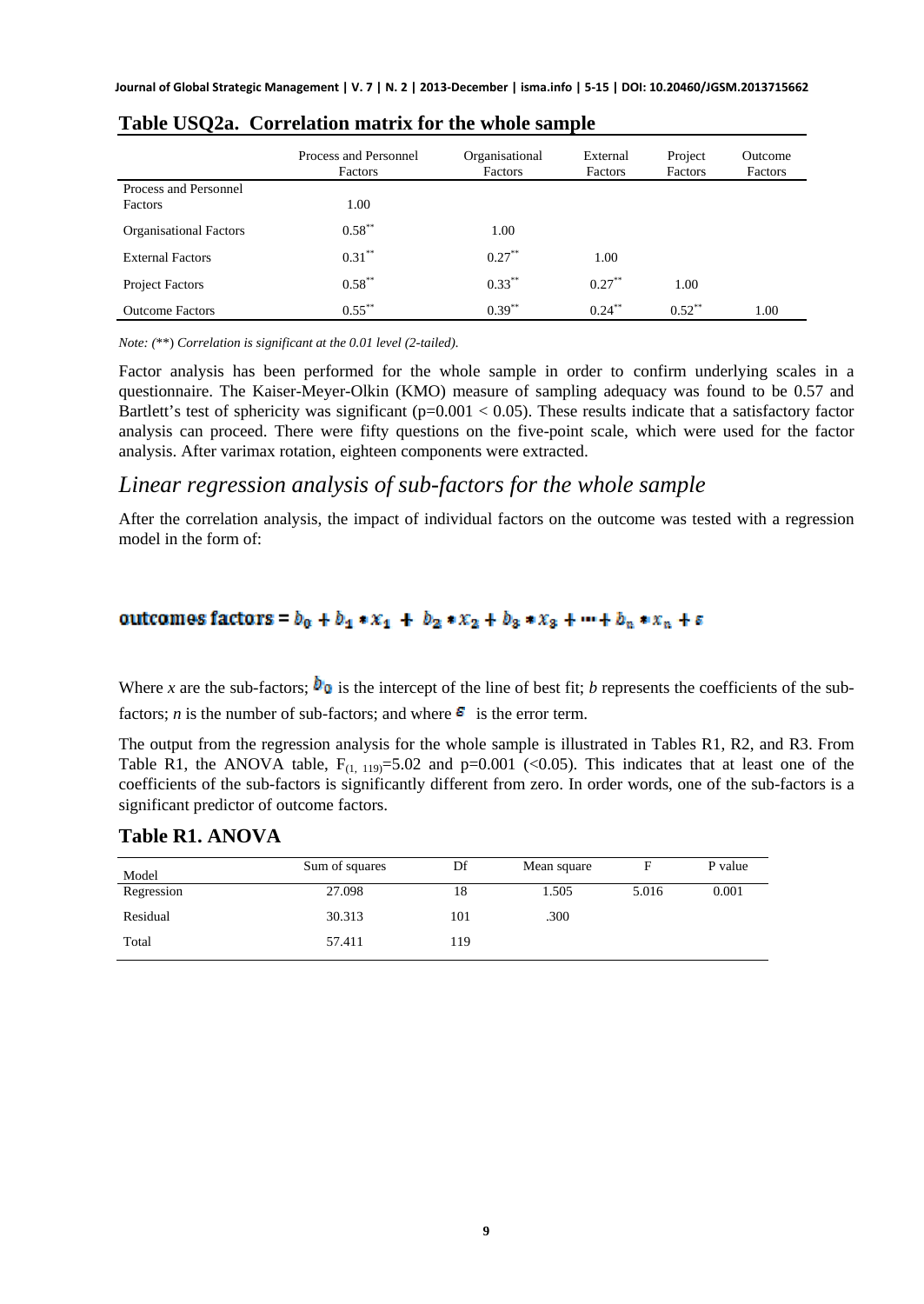|                                  | <b>Unstandardised</b> |                     | <b>Standardized</b> |              |         | <b>Collinearity</b> |       |
|----------------------------------|-----------------------|---------------------|---------------------|--------------|---------|---------------------|-------|
|                                  |                       | <b>Coefficients</b> | <b>Coefficients</b> |              |         | <b>Statistics</b>   |       |
| Model                            | B                     | Std. Error          | Beta                | $\mathbf{f}$ | P value | Tolerance           | VIF   |
| (Constant)                       | 1.344                 | .813                |                     | 1.654        | .101    |                     |       |
| Resource Allocation              | $-.255$               | .293                | $-.078$             | $-872$       | .385    | .650                | 1.539 |
| People                           | $-.044$               | .044                | $-.083$             | $-1.001$     | .319    | .759                | 1.318 |
| Communication                    | .136                  | .071                | .193                | 1.898        | .060    | .507                | 1.972 |
| Involvement                      | .131                  | .077                | .166                | 1.694        | .073    | .543                | 1.843 |
| <b>Commitment and Motivation</b> | .039                  | .078                | .047                | .506         | .614    | .605                | 1.654 |
| Control and Feedback             | $-.080$               | .065                | $-.118$             | $-1.227$     | .223    | .569                | 1.756 |
| <b>Interest Group</b>            | .097                  | .088                | .099                | 1.104        | .272    | .657                | 1.523 |
| Outsourcing / External Company   | .037                  | .067                | .051                | .548         | .585    | .602                | 1.660 |
| Organisational Structure         | .118                  | .063                | .162                | 1.868        | .065    | .694                | 1.441 |
| Single Point of Contact          | $-.011$               | .045                | $-.020$             | $-.246$      | .806    | .761                | 1.314 |
| Organisational Culture           | .015                  | .082                | .016                | .178         | .859    | .668                | 1.496 |
| Religion                         | $-.124$               | .064                | $-153$              | $-1.944$     | .055    | .847                | 1.181 |
| <b>Top Management Support</b>    | .090                  | .044                | .167                | 2.066        | .041    | .800                | 1.250 |
| <b>External Factors</b>          | .084                  | .078                | .093                | 1.073        | .286    | .702                | 1.425 |
| Priority                         | .126                  | .061                | .177                | 2.083        | .040    | .721                | 1.388 |
| Size and Value                   | .083                  | .099                | .069                | .837         | .404    | .768                | 1.302 |
| Time                             | .183                  | .070                | .247                | 2.613        | .010    | .587                | 1.705 |
| <b>Project Technical Tasks</b>   | $-.046$               | .043                | $-.092$             | $-1.080$     | .283    | .721                | 1.387 |

#### **Table R2: Coefficients**

Depicting the coefficients, Table R2 further reveals that there are seven sub-factors which are significant predictors of outcome factors. Time, with a t statistic of 2.61 and a p value of  $0.010$  (<0.05), is a significant predictor of outcome factors. Priority**,** with a t statistic of 2.08 and a p value of 0.040 (<0.05), is similarly a significant predictor of *outcome factors*. Top management support, with a t statistic of 2.07 and a p value of 0.041 (<0.05), is also a significant predictor of outcome factors. The sub-factors of religion, organizational structure, involvement, and communication (with p values of 0.055, 0.065, 0.073, and 0.060) could equally be considered as significant in influencing outcome factors, since their p values are just slightly over the critical value of 0.05.

#### **Table R3: Model Summary**

|       |       |          |                          | Std. Error of the |
|-------|-------|----------|--------------------------|-------------------|
| Model |       | R Square | <b>Adjusted R Square</b> | Estimate          |
|       | 0.589 | 0.347    | 0.324                    | 0.57102           |

Table R3 shows the model summary. The value of R (also called multiple R) is 0.59.  $R^2$ =0.35 is the square of 0.59.  $\mathbb{R}^2$  is interpreted as the proportion of the total variation in outcome factors that are accounted for by the sub-factors within the model. In other words, they account for 35% of the variability of outcome factors.  $R^2$ is a measure of how well the linear model fits; this is also known as the coefficient of determination. The sample estimate of  $R^2$  tends to be an optimistic estimate of the population value. Adjusted R square closely relates to the population value and its result here is 32.4%.

### *Regression analysis of main factors for the whole sample*

For the main factors, it is necessary to build a regression model in the form of the following:

### Table MFR2: Coefficients

Outcomes factors =  $b_0 + b_1 * PPP + b_2 * OF + b_3 * EF + b_4 * PF + \varepsilon$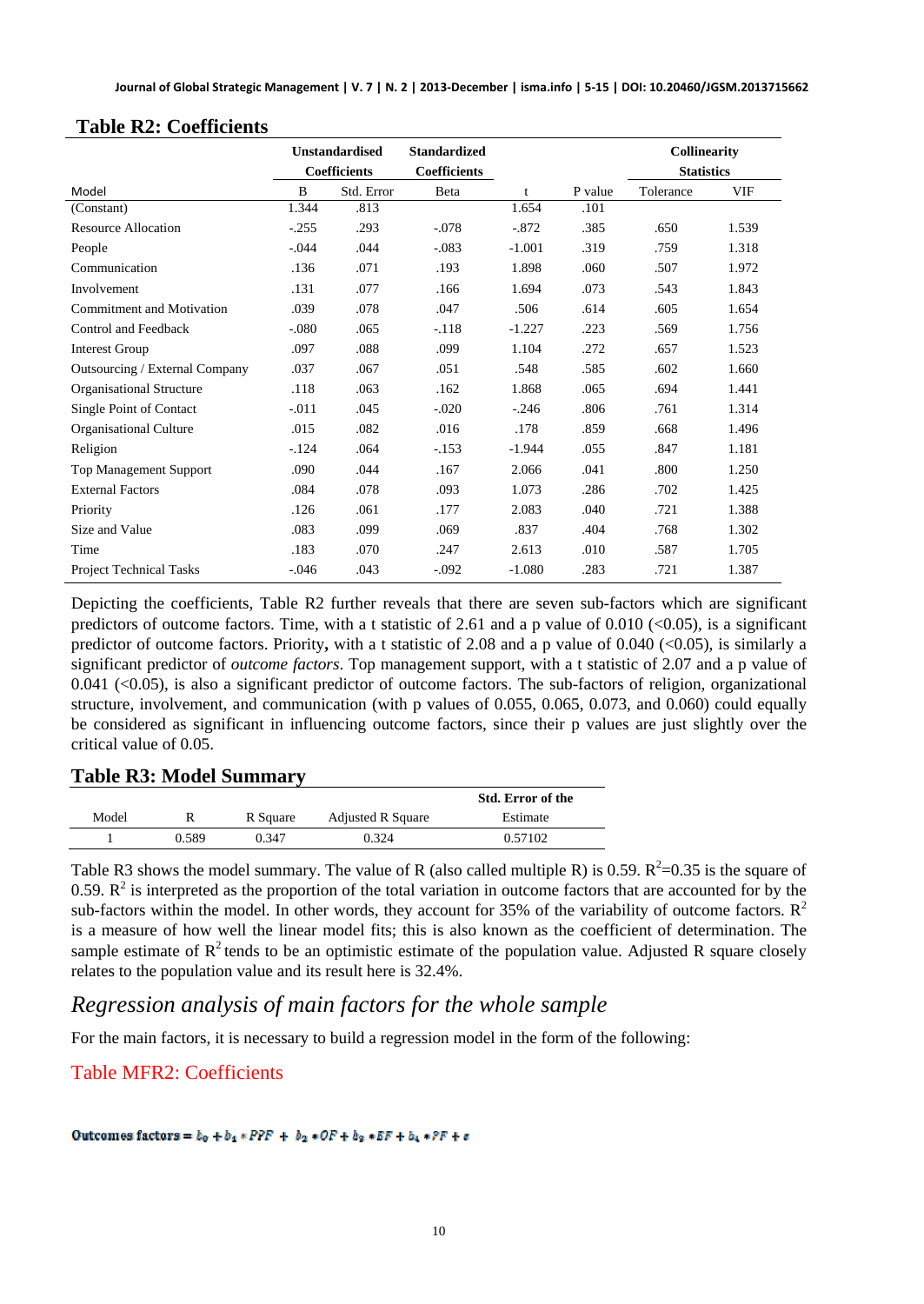Where PPF= process and personnel factors; OF= organizational factors; EF= external factors; PF= project

### factors;  $\mathbf{b}_0$  is the intercept of the line of best fit;  $\mathbf{b}_1$ ,  $\mathbf{b}_2$

coefficients of the main factors; and where  $\epsilon$  is the error term.

The output from the regression analysis is shown in Tables MFR1, MFR2, and MFR3. From Table MFR1 (or the ANOVA table),  $F_{(1, 119)} = 13.24$  and p=0.001 (<0.05). This indicates that at least one of the coefficients of the main factors is significantly different from zero. In order words, one of the main factors is a significant predictor of outcome factors.

**Table MFR1. ANOVA** 

| Model |            | Sum of squares | df  | Mean square |        | Sig.  |
|-------|------------|----------------|-----|-------------|--------|-------|
|       | Regression | 18.100         |     | 4.525       | 13.237 | 0.001 |
|       | Residual   | 39.311         | 115 | .342        |        |       |
|       | Total      | 57.411         | 119 |             |        |       |

Correspondingly, Table MFR2 (otherwise known as the coefficient table), indicates that there are two significant predictors of *outcome factors*. Process and personnel factors, with a t statistic of 2.96 and a p value of 0.004 (<0.05), is then a significant predictor of *outcome factors*. Further, project factors, with a t statistic of 2.64 and a p value of 0.009 (<0.05), is also a significant predictor of *outcome factors*. Organizational factors and external factors, with t statistics of 1.70 and 0.46, alongside p values of 0.092 (>0.05) and 0.646 (>0.05), are, however, not significant predictors of *outcome factors*. Although their p values are not far removed from the significant value of 0.05, especially if the critical level is lowered to 10%, then it is possible to accept the "organizational factors" as equally significant. Thus, except for the external factors, the other three independent variables are accepted as significant.

|                                  |      | <b>Unstandardised</b><br><b>Coefficients</b> | <b>Standardized</b><br><b>Coefficients</b> |       |         | <b>Collinearity</b><br><b>Statistics</b> |       |
|----------------------------------|------|----------------------------------------------|--------------------------------------------|-------|---------|------------------------------------------|-------|
| Model                            | B    | Std. Error                                   | Beta                                       | л.    | P value | Tolerance                                | VIF   |
| (Constant)                       | .524 | .306                                         |                                            | 1.714 | .089    |                                          |       |
| Process and Personnel<br>Factors | .351 | .119                                         | .293                                       | 2.956 | .004    | .605                                     | 1.654 |
| <b>Organisational Factors</b>    | .186 | .109                                         | .157                                       | 1.700 | .092    | .702                                     | 1.425 |
| <b>External Factors</b>          | .035 | .076                                         | .038                                       | .460  | .646    | .850                                     | 1.176 |
| <b>Project Factors</b>           | .257 | .098                                         | .234                                       | 2.639 | .009    | .757                                     | 1.320 |

#### **Table MFR2: Coefficients**

Furthermore, Table MFR3 depicts the model summary. The adjusted R square is 29.1%, or more specifically, the four main factors in the regression model (project factors, external factors, organizational factors, and process and personnel factors) account for 29.1% of the proportion of the total variation in the outcome factors.

#### **Table MFR3. Model summary**

|       |      |          |                   | Std. error of the |
|-------|------|----------|-------------------|-------------------|
| Model |      | R square | Adjusted R square | estimate          |
|       | .561 | .315     | .291              | .58467            |

### **DISCUSSION AND CONCLUSION**

In this study, the analytical research has shown that the process and personnel factors, combined with the project factors, have greatly influnced the outcomes of strategy implementaion in Saudi Arabian banks. Although the organizational factors are seen as important among this group of factors, especially since their p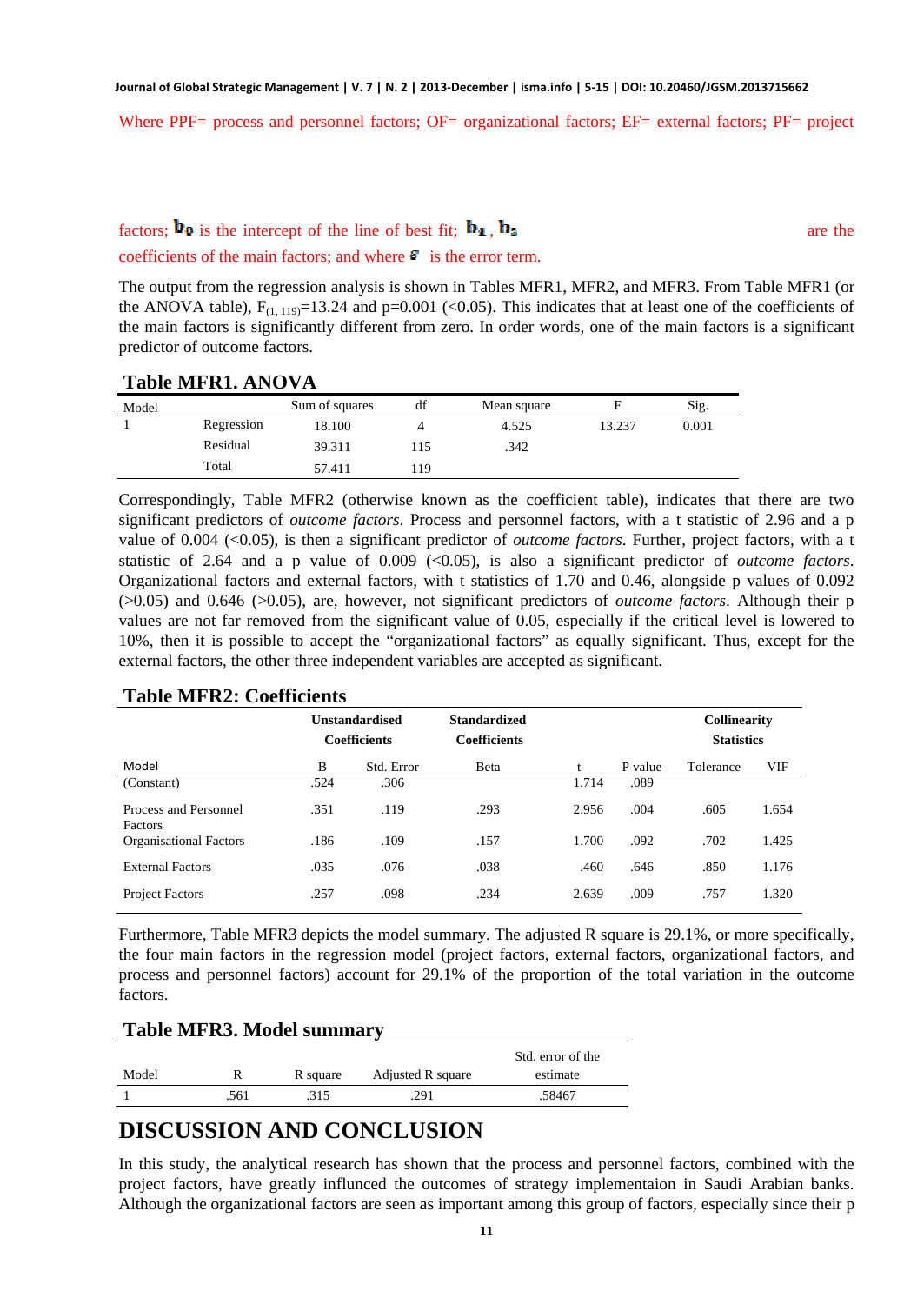value is not far from the significant level, sub-factors such as time, priority of the decision, top management support, religion, organizational structure, involvement, and communication, still play major roles in the implementation process and therefore influence the outcome of the strategy.

It should be noted that all three banks involved in this study experienced a moderate to high level of successful strategy implementation, and in all these cases, the managers believed that positive challenges during the implementation process, rather than obstacles, possibly occurred and those challenges were thus considered at the formulation stage and improved during the process.

### *Process and personnel factors*

The analytical results confirm that process and personnel factors have the highest impact (out of the four specified groups) in terms of influencing the outcomes of strategy implementation. In addition, involvement and communication, from among the seven items comprising the process and personnel factors, have the greatest impact on strategy implementation outcomes.

In the three studied strategic cases, it appears that involvement occurred when the strategic decision was made by top management (decision makers), although the people who implement the strategy (implementers) were also clearly involved in this process and their number is probably greater than those who actually made the decision. Therefore, their initial responsibility, besides involvement, is to map and design the strategic plan for the entire project, including the roles, responsibilities, goals, and objectives. The involvement process for all managers and implementers on all organizational levels is perceived as a crucial factor in the implementation process and it is, by extension, of paramount importance for successful implementation. Actual involvement could thus result in the coordination of top management, interest groups, and managers within the organization itself, to decide exactly how to implement the strategic decision, thereby allowing focus to be placed on effective implementation, which can in turn help to minimize potential conflicts and any resistance to change.

Communication is somehow connected to involvement, but it is not isolated. For instance, effective two-way communication between the decision makers in Saudi Arabia and the implementers in Malaysia resulted in a proper understanding of the business strategy with regard to the definition of goals and actual planning. Indeed, this was demonstrated by the case of the Malaysian operation of one of the sampled Saudi banks. Such a situation also guaranteed a form of commitment and support between different levels of the organization. If those managers in the Malaysian operation had not been involved in the decision and had not communicated effectively with the upper level management at their headquarters in Saudi Arabia, it would not have been possible for them to transmit and facilitate the business ideas and operational features of the project efficiently to those people who were running its everyday aspects. If, however, the upper level management in Saudi Arabia had failed to communicate with their partners in Malaysia, then they would probably not have approached the business strategy at the point of meeting their organizational aim.

The involvement of managers and their staff in the strategic decision-making, alongside their provision with an explanation as to why it has been made an entire process and combined with other initiatives such as promotion and rewards, would highlight the desired outcomes of the strategic decision, in that implementers would focus, desire, and work as a team towards achieving success. For as Ghamdi (1998) states, managers have to be involved at all levels and maintain focus during the implementation processes.

# *Project factors*

From among the four factors influencing the outcomes of the strategy implementation, the project factors have the second highest impact. In addition, the time and priority of the project proved to have the most impact on the process in terms of influencing the strategy implementation outcomes, when compared to the other items within this grouping. For the time factor, over 40% of all the participants stated that the time taken to complete the project was one to three years; more than half of those questioned, however, stated that the project was completed in the specified period. This successful result can be attributed to the presence of a detailed plan for the entire project and because the implementation of such a strategic decision was put ahead of other decisions or commitments, making it a priority for the bank. Indeed, this corresponds to the value of the three strategic decisions contributing between 15% and 25% of the banks' total financial value.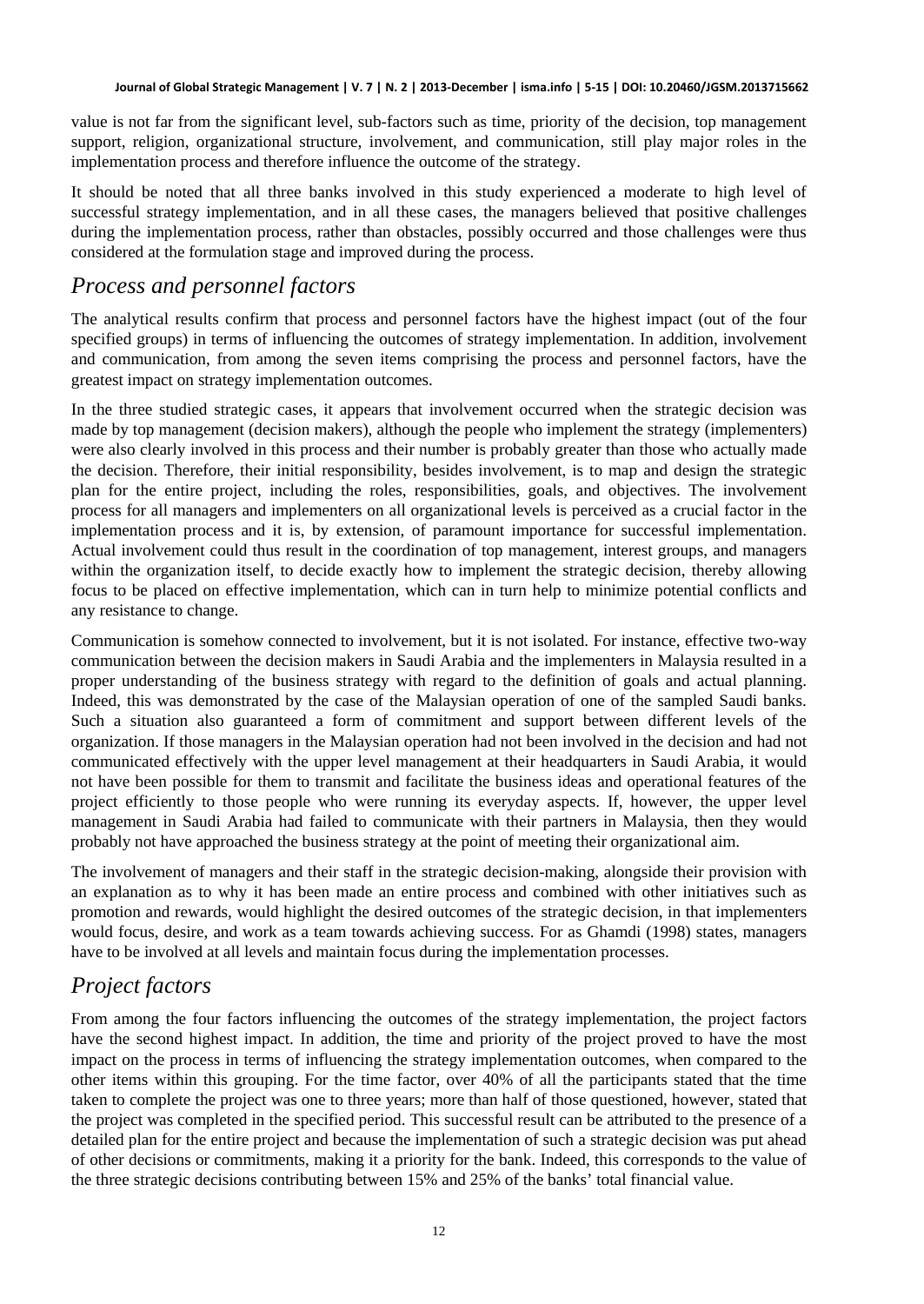# *Organizational factors*

Although the organizational factors are seen as important, given that their p value does not show statistical significance, organizational structure, top management support, and religion are the items from within the grouping for organizational factors that have the most impact on the process and on influencing the strategy implementation outcomes. Almost 60% of the total participants stated that the organizational structure, in terms of implementing the strategy, facilitated the process with appropriately allocated and well-defined authority, roles, and responsibilities, thereby establishing project teams for each strategy function. Most importantly, 58% of all managers and supervisors agreed on the benefit of a single point of contact or, in other words, a department responsible for receiving and updating instructions and information related to the project, and also for resolving management and technical issues that might occur during the process.

Saudi Arabia, akin to any other country that has its own distinct business and cultural values which dominate business operations and practices, presents a context where religion and traditional values are strongly linked to everyday life, including the areas of organizational culture and operation. At least two of the banks involved in the study comply with Islamic rules and ethics, since they run *Shari'ah*-compliant businesses. The Islamic or *Shari'ah*-compliant concepts and mission, to which these banks and their employees adhere, provide or create a means by which managers can run the project in an efficient manner and can also establish a good "public face" (or image) for practices. Employees therefore believe, or are at least convinced, that religion as a concept and practice is linked to the success of the strategy by helping to create a sense of belonging to the objectives of the bank and its strategy. In addition, top management support has a great impact on the outcome; for the descriptive analysis shows that 62% of managers and supervisors receive strong support from upper levels through the provision of necessary resources, thus sharing responsibilities with their teams.

### Further implications

Each case study has its own unique features and this investigation found that for the sampled Saudi Arabian examples "personnel" and "project" factors play an important role in determining the outcomes of strategic management. It is, however, difficult to make any generalizations based on a sample of only three banks, especially since sub-factors in other areas also demonstrate some significance. For example, as with the case where some items are listed under organizational factors. The findings of this research should therefore be treated solely as an indication of the overall situation; a further study involving a larger sample size may allow for more definitive results and equally enable these current findings to be reaffirmed. In addition, as the results from the analysis of the factors provide significantly different groupings of sub-factors under the main factor, the regression results should also potentially be regrouped according to the new components of the factor analysis in order to find out if there are any significant differences between the two sets. Furthermore, a comparison between conventional and Islamic banks could be considered in the future if the same patterns (in terms of sub-factors) govern the strategic implementation cases in both bank types, thereby referring to particular elements on the operational and functional levels of these two different types of bank. The findings of this study ultimately contribute to the critical literature by providing a critical and empirical analysis of Saudi Arabian banks.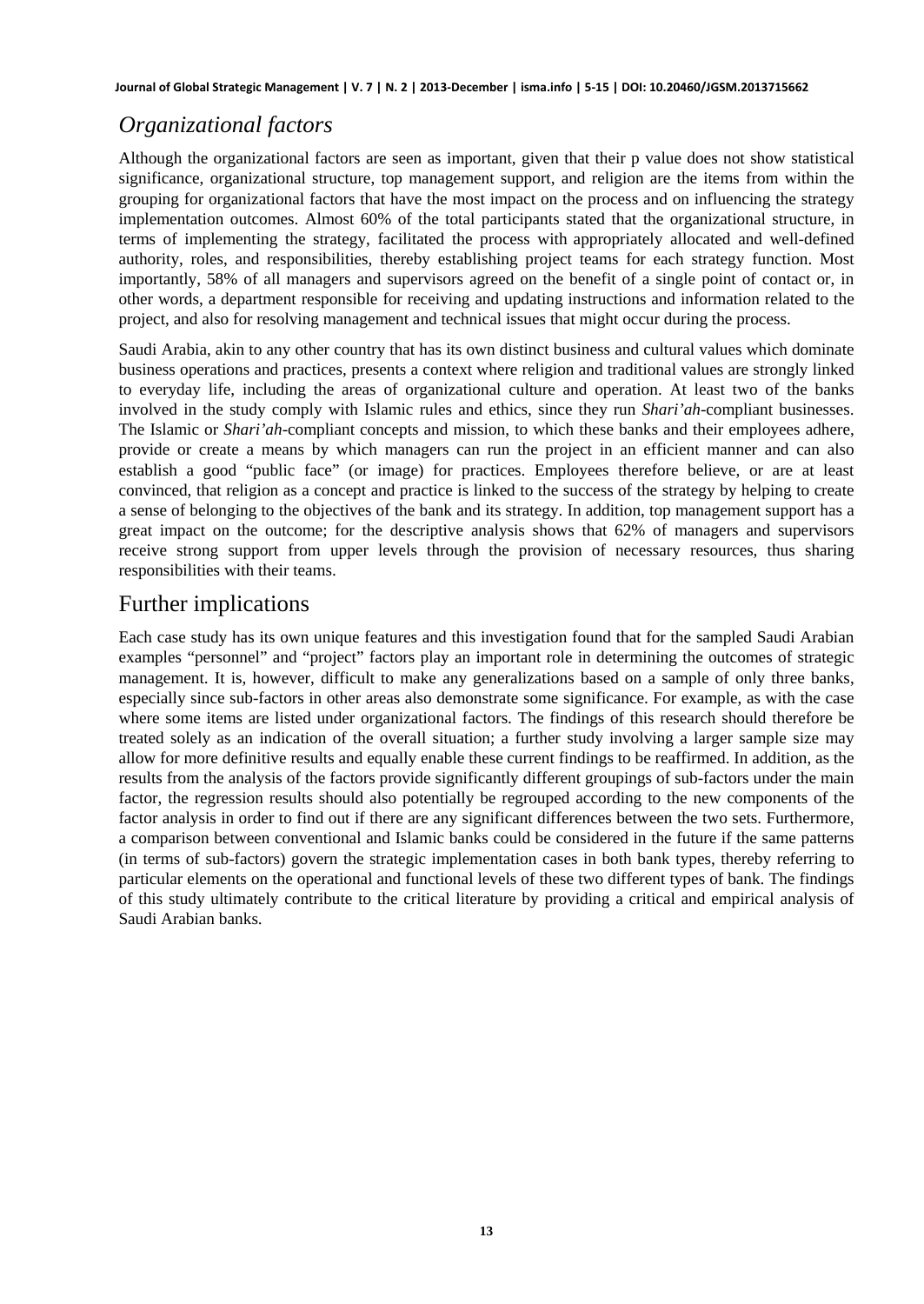### **REFERENCES**

Ali, M., & Hadi, A. (2012). Surveying and identifying the factors affecting successful implementation of business strategies in companies of Fars Province industrial towns (case study: companies of good industries). *International Journal of Business and Social Science*, 3/1.

Barney, Jay. (1991). Firm resources and sustained competitive advantage. *Journal of Management*, 17/1, 99 - 120.

Bryson, J., & Bromiley, P. (1993). Critical factors affecting the planning and implementation for major projects. *Strategic Management Journal*, 14/5, 319 - 337.

Charan & Colvin (1999). Why CEO's Fail, *Fortune*, June 21.

Galbraith, J., & Kazanjian, R. (1986). *Strategy implementation: structure, systems, and process*. (2<sup>nd</sup> ed.). New York: West Publishing Company.

Ghamdi, S. Al (2005). The use of strategy planning tools and techniques in Saudi Arabia: an empirical study. *International Journal of Management*, September, 22/3.

Gray, D. H. (1986). Uses and misuses of strategic planning. *Harvard Business Review*, January - February, 64/1, 89 - 97.

Hrebiniak, L. G., & Joyce, W. F. (1984). *Implementing strategy*. New York: Macmillan.

Kaplan, R. S., & Norton, D. P. (2001). *The strategy-focused organization – how balanced scorecard companies thrive in the new business environment*. Boston: Harvard Business School Press.

Kiechel III, W. (1982). Corporate strategists under fire. *Fortune*, December 27, 34 - 39.

Kiechel III, W. (1984). Sniping at strategic planning. *Planning Review*, May, 8 - 11.

Miller, S. (1990). Successful implementation of strategic decisions. The implementation of top level decisions in organizations. PhD Thesis, Bradford University.

Miller, S. (1997). Implementing strategic decisions: four key success factors. *Organizational Studies*, 18/4, 577 - 602.

Nutt, P. C. (1999). Surprising but true: half the decisions in organizations fail. *Academy of Management Executive*, 13/4, 75 - 90.

Obeidat, B. (2008). A study of the implementaion stage of strategic decisions in the banking sector in Jordan. PhD Thesis, Durham University.

Okumus, F. (2001). Towards a strategy implementation framework. *International Journal of Contemporary Hospitality Management*, 13/7, 327 - 338.

Okumus, F. (2003). A framework to implement strategies in organizations. *Management Decision*, 41/9, 871 – 882.

O'Regan, N., & Ghobadian, A. (2002). Formal strategic planning: the key to effective business process management? *Business Process Management Journal*, 8/5, 416 - 429.

Pettigrew & Whipp (1991). *Managing Change for Competitive Success*. Oxford: Blackwell.

Schmelzer, C. (1994). A data based strategy implementation framework for companies in the restaurant industry. *International Journal of Management*, 13/4, 347 - 359.

Sirkin, H. L., Keenan, P., & Jackson, A. (2005). The hard side of change management, *Harvard Business Review*, 83/10, 109 - 118.